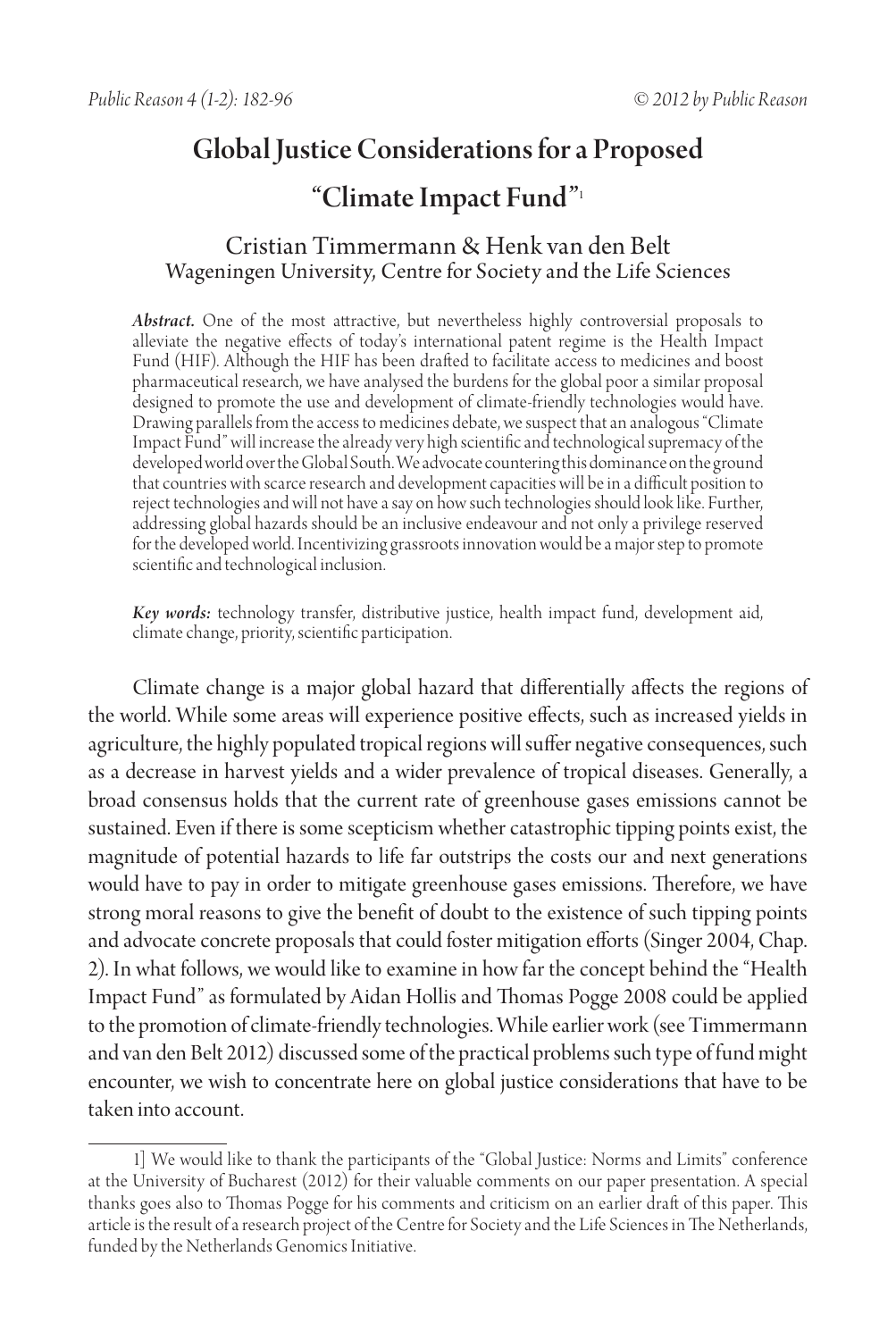After a short discussion of (1) the moral justification of the Health Impact Fund proposal, we will expose (2) that the fund might aggravate inequality in the distribution of research locations, (3) the reasons why such inequalities are condemnable, (4) that the attempt to correct this injustice is more problematic than is apparent at first sight, (5) the special role grassroots innovators could play and (6) briefly elucidate the conflict that might arise in concentrating on mitigation efforts alone while leaving adaptation needs aside.

#### **I. Incentivizing in novations**

In accordance with Rawls' theory of justice, we could argue that an intellectual property (IP) regime can be legitimately established if under that regime the least advantaged would be better off than without such an incentive mechanism. However, this type of reasoning does not resolve the question in how far the industrialized world is obliged to institute an incentive regime that not just barely matches this minimum constraint, but up to what degree it should aim at increasing the position of the worstoff to the maximum sustainable level. Addressing this one question has become a highly polarized never-ending debate with a strong clash of diverse schools of thoughts. The situation of not being able to find wide consensus for a clear answer has been aggravated by the fact that we cannot provide empirical evidence of how the well-being of the worstoff would change (or if it would change at all) if we had not the current incentive system for innovations in place.

In order to make today's intellectual property regime of patents more acceptable to the worst-off and to civil society in general, Thomas Pogge and Aidan Hollis have elaborated a detailed proposal to redress its negative consequences. The global extension of Western European, North American and Japanese standards of minimum recognition of intellectual property has increased the access and availability problems. Access to objects of innovation has become more limited, since the obligation of governments to recognize product patents (i.e. patents on the object itself, not merely the process by which it was produced) has limited the possibilities of generic manufacturers to develop cheaper alternatives to the original product for people with less financial resources. The availability problem is indirectly increased by this global extension of standards, as companies all around the world can recoup their research and development costs by selling the products resulting from their investigations on the world markets. When a particular market can pay much more for its desired objects, this creates an incentive to satisfy this particular demand, leaving other markets with less purchasing power unsatisfied.2 On the other hand, when a market is very poor and has different needs, it will not be able to

<sup>2]</sup> Here the high income inequalities come for the poor as a double penalty, they not only suffer from their limited purchasing power, but also from the rich being so much richer and thus attracting nearly all research efforts to satisfy their wants (cf. Pogge 2008).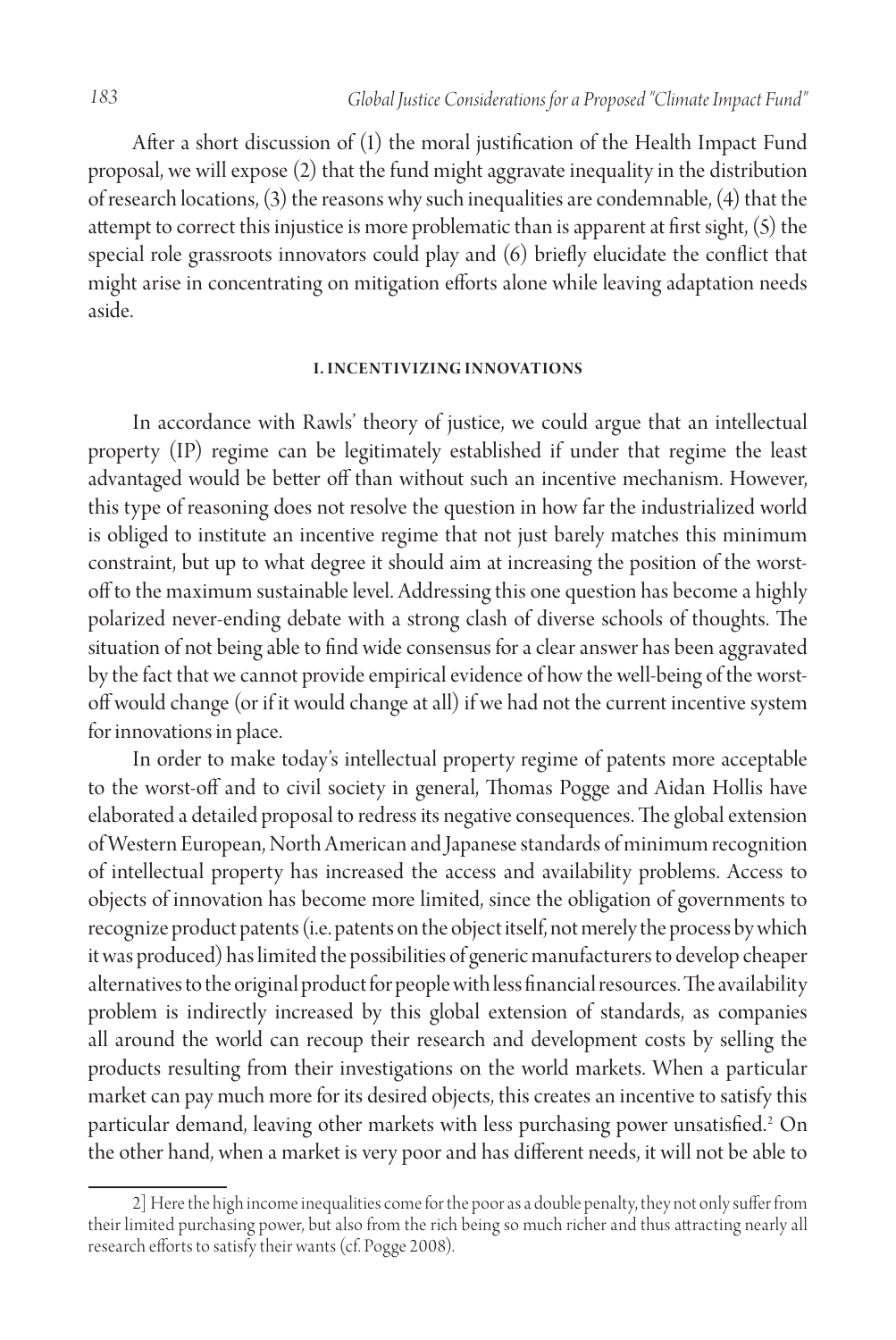pay high enough mark-up prices to cover the costs incurred to develop the customized objects. When no third party jumps in, the research and development of the technological solutions needed may not occur and the products will never be available.

After the Trade-Related Aspects of Intellectual Property Rights (TRIPS) agreement started to come into effect in 1994 universalizing the mentioned standards, generic companies that tried to fill in a market gap by developing innovations specified for resource-poor markets (such as single-dosage medicines) had to change business practices as selling reverse-engineered drugs became illegal. Now more than ever, companies all over the world focus on providing products primarily designed to meet the richer markets' appetites.

As other incentives systems to promote research and development that better suit the interests of the global poor – we may think of prize-systems<sup>3</sup> – are conceivable but have not been implemented, we can identify the current way innovations are incentivized as an institutional injustice. Arguments stating that countries voluntarily decided to sign the TRIPS agreement lose ground when we look at historical circumstances (cf. Drahos and Braithwaite 2003, Pogge 2008, and Singer 2004, Chap. 3). The implementation of the TRIPS agreement is more a story of a reckless imposition of a treaty than a textbook example of good global democratic decision-making practice. Making available the necessary resources for establishing the Health Impact Fund can be seen as a compensation for having violated the negative duty of not imposing an oppressive regime on others. The global trade regime, with its tariffs regulation and intellectual property rights standards, acts as an oppressive regime as far as competition possibilities for newcomers in the world economy go and the real prospects of using technology to address welfare issues are taken into account.

#### **II. DISTRIBUTION OF RESEARCH FACILITIES**

The Health Impact Fund addresses the two problems of access and availability previously introduced. The cost of medicinal treatment is often dictated by the sale price of medicines, thus reducing the price tag of medicines can make treatment more widely accessible. Pharmaceutical companies, holding exclusive rights, set prices and research agendas according to market incentives that are commonly driven by consumers' ability to pay. The idea of the impact fund is to offer an extra incentive based on the impact the medicinal innovation has on alleviating the disease burden measured in its capacity to increase quality-adjusted life years (QALY). A company that has a patent on a new medicine will have the option to either exploit its exclusive rights in the traditional way, i.e. by maximizing profits through sales or could commit to the proposed impact fund, selling its drugs at production cost and receiving a reward that would be dependent on

<sup>3]</sup> Prize-systems reward innovators that first reach pre-specified targets from public funds. For a characterization in the pharmaceutical area, see Love and Hubbard 2007.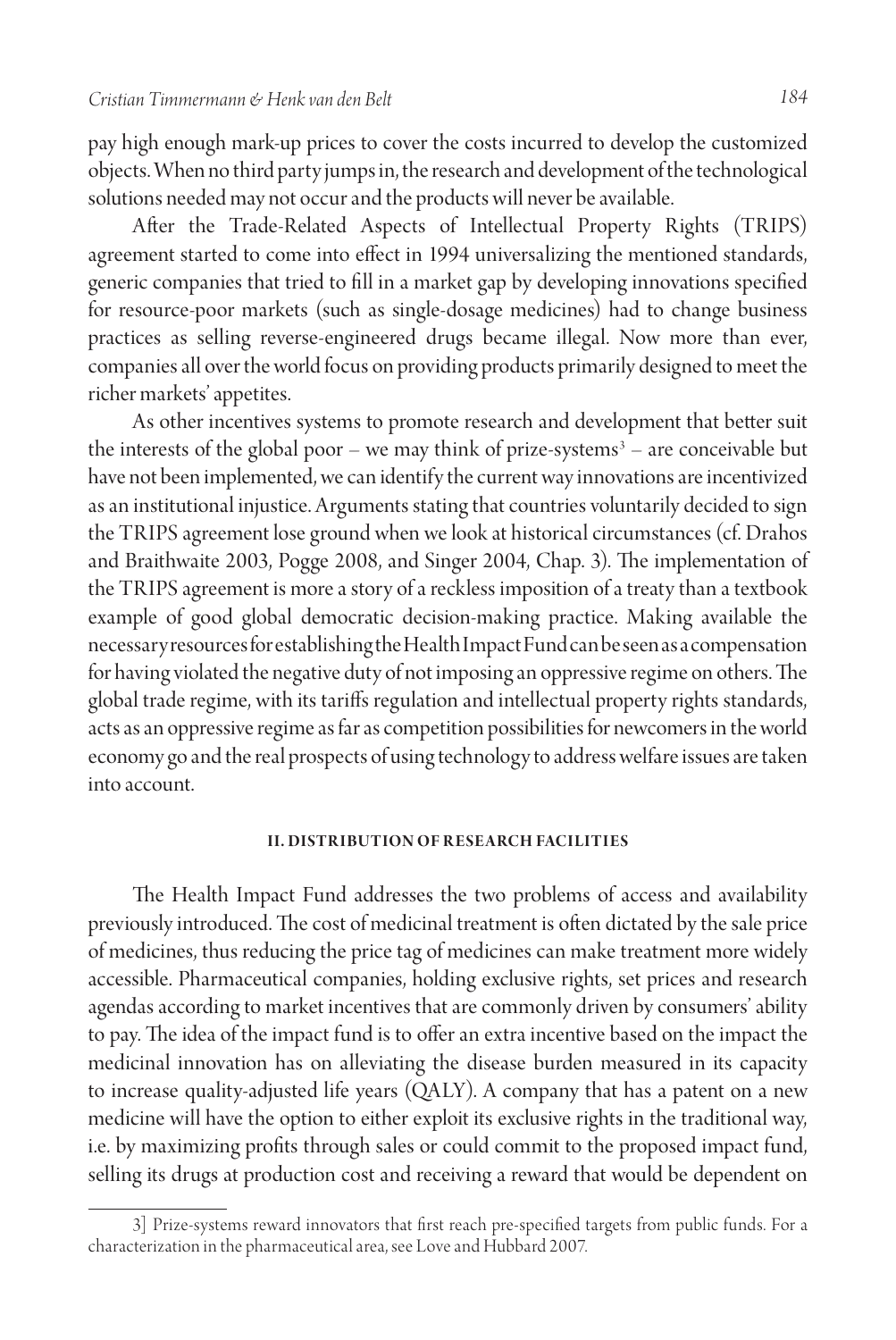the drugs' ability to add QALY anywhere in the world. If a company has a new drug that will primarily alleviate the disease burden of those who have less purchasing power it will rationally opt for the impact fund's reward.

The main concern of the Health Impact Fund is to make medicines available to the poor. We can fear however that by focusing on this noble goal, the implementation of the HIF may actually undermine other human rights, particularly the right to share in the advancement of science, as specified in article 27.1 of the Universal Declaration of Human Rights (1948, henceforth UDHR). The HIF uses the international patent regime for its goal of meliorating global health. Hence, it does not seek to abolish the use of patents for pharmaceutical innovations, as the proponents of the fund believe that the existent regime with a substantial addition (i.e. the HIF) leaves the worst-off better off than in a world prior to the TRIPS agreement (cf. Pogge 2009).

A widely shared critique to the HIF is that the fund does not actively tackle the distribution of IP rights themselves.4 IP rights do not only give the possibility to exclude others from copying the product, but may also hinder research *with* the product. This facilitates monopolizing follow-up research preventing particularly poorer competitors from entering the market. The HIF would therefore leave the situation where research and development is almost exclusively done in the Global North unchanged, as it does not introduce additional incentives to remedy this inequality.<sup>5</sup>

Our concern is how far the HIF may use the patent system for its own purpose (i.e. improving global health) before becoming complicit of supporting the other inequalities brought up by the existing intellectual property regime.

The HIF seeks to make at least \$6 billion additionally available to incentivize pharmaceutical innovation a year. The companies interested in claiming those monies have to develop a new medicine. Given the way the fund is designed, there will be a stronger incentive to develop medicines for diseases that burden a high number of people. This mechanism will favour research on diseases that are now affecting a huge number of individuals but for which no cure (or insufficient remedy) is available – particularly widespread neglected diseases. Research institutes that are located in the areas where such diseases are prevalent (nowadays mostly the tropical region of the world) may have an initial advantage by having better samples of the pathogen, knowledge on how the local population has dealt with the disease, ties to the affected population and scientific expertise on the subject (cf. Timmermann 2012a). However, we should not underestimate the huge power the expensive scientific infrastructure located in the developed world has in attracting the best researchers in the field, as well as its capacity to accelerate research. Even among research institutes in the developed world there is a firm competition in

<sup>4]</sup> This criticism can be found in DeCamp 2007, as well as in Timmermann and van den Belt forthcoming, but it is also a point raised by Knowledge Ecology International (see keionline.org).

<sup>5]</sup> Further, the HIF only requires from industry to give up their price-setting privilege and not to surrender patents. This is a concession made to industry in order to reduce the amount of money needed to create the fund.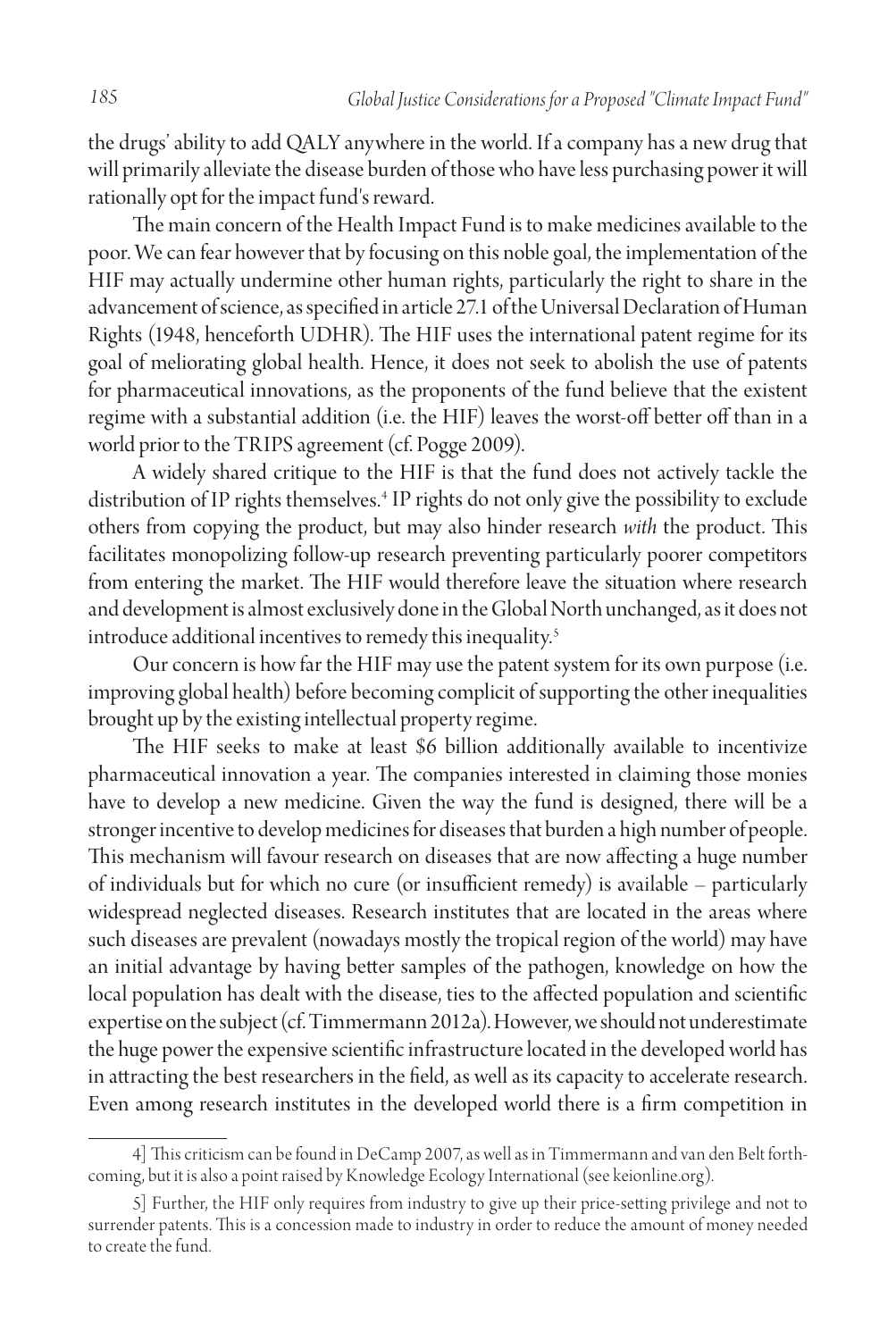who manages to attract the best researchers with the most appealing start-up packages and cutting-edge facilities (cf. Stephan 2012). We can fear a further brain drain of the top scientists in the field of neglected diseases to the developed world.

An additional problem is that the HIF in its present form does not provide any financial assistance to help resource-poor institutes to carry out clinical trials on their newly developed substances, therefore they will have to rely on partnerships with companies that do have the financial means to further develop the drug.<sup>6</sup> Here the terms of scientific participation within the partnership will end up being shaped by ideals of corporate social responsibility held by the stronger partner. At the end, the subjects of the right to share in the advancement of science will have to rely on corporate social responsibility to see if they will have a chance to participate in scientific endeavours on an equal standing relative to comparable merit. Reshaping an institutional order that clearly strengthens access to medicines, but leaves the fulfilment of the human right to participate in the advancement of science to the goodwill of companies whose behaviour is primarily moulded by market incentives, unavoidably entrenches a normative standpoint that advocates prioritarianism.7

Another issue is the status of clinical trials as a private good. The testing for biosafety and efficacy represent the biggest expense in drug development, consisting in a huge hurdle that impedes most companies to bring new medicines on the market on their own. Treating clinical trials as a public good, would allow also small and medium-sized companies to develop new medicines (Reichman 2009). If the needed safety and efficacy testing is publicly funded, many conflicts of interest could also be avoided. When stakes are so high for demonstrating success, scientific accuracy is at risk. Outcomes are prone to be biased, standards might be weakened by a favourable selection of patients for testing the compound and publication of unfavourable results might be suppressed or delayed (Reiss 2010, 431-33 and 439).<sup>8</sup> Generic companies cannot rely on the data submitted by pharmaceutical companies to regulatory agencies before a specified time (that varies according to drug type and jurisdiction) for the market approval of their drugs. In practice this can act as an extension of the exclusivity time, as most generic companies do not have the means to repeat the clinical trials in order to provide a new set of data to prove the already recognized performance of the compound in question. However, in theory, regulatory data shall only be protected from "unfair commercial use" (TRIPS, art. 39) – originally this phrase was defined in terms of misrepresentation (i.e. confusing and misleading consumers), but US and EU authorities illegitimately invoke this article to

<sup>6]</sup> The need to rely on foreign partners could be aggravated if high fees to be able to register a drug with the Health Impact Fund apply.

<sup>7]</sup> Here we understand prioritarianism as the position that seeks to raise the well-being level of the worstoff, regardless if this comes at the cost of a lower aggregated welfare level for the global population as a whole.

<sup>8]</sup> It is to note that the HIF provides an additional incentive for scientific accuracy as it pays out for measured health impact (in QALY) and not for claimed health impact. However making the public aware of long-term side-effects is still not directly encouraged.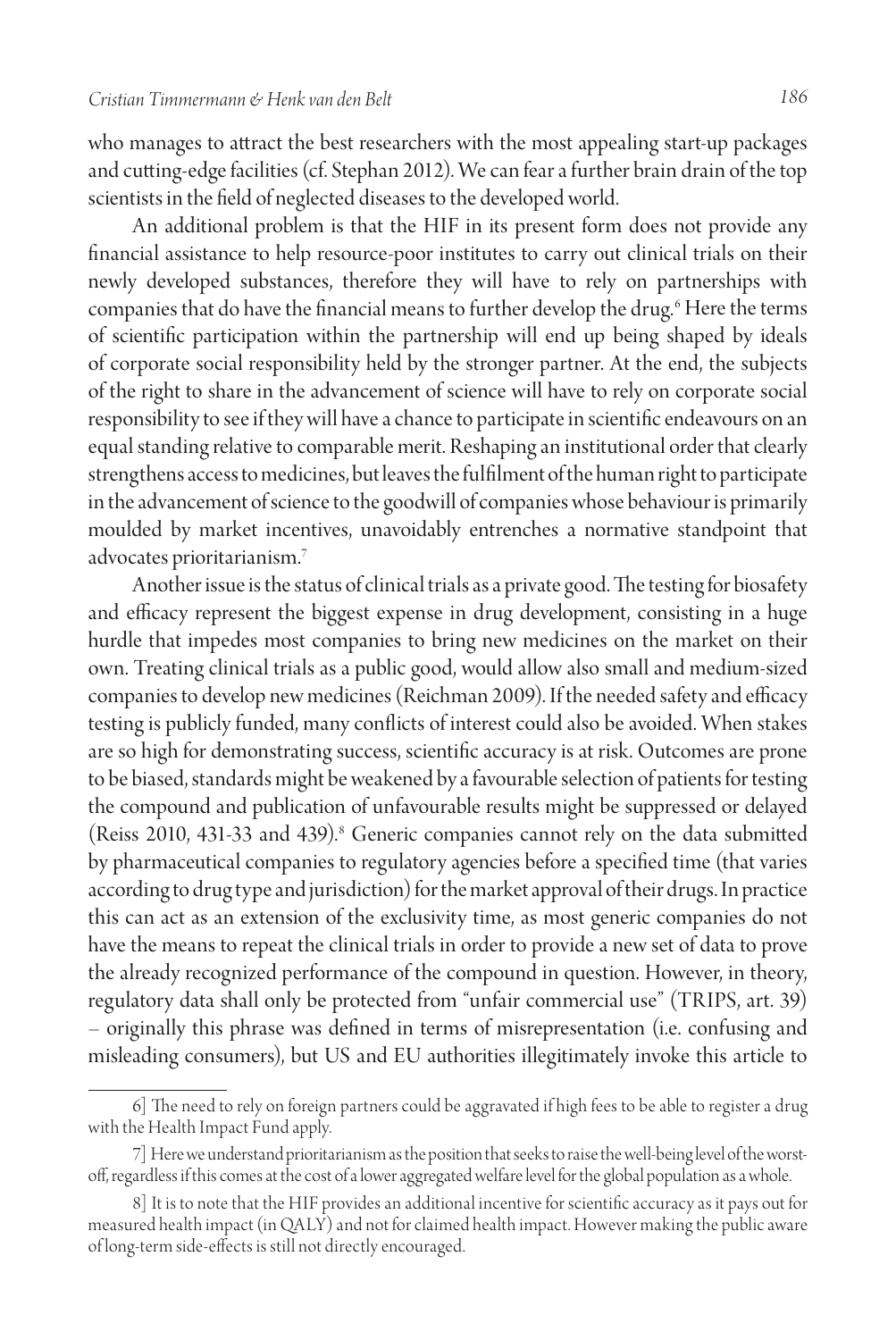justify a new type of proprietary rights over the data on efficacy and safety that companies have to submit to regulatory agencies (see Correa 2004 and Wadlow 2008). Generic companies are therefore compelled to present a separate set of data in order to gain market approval. In order to avoid "unfair commercial use" of data, repetitions of tests involving the exposure of human and animal subjects to drugs with no therapeutic or scientific intentions are deemed acceptable. Some duplicative work could be avoided with a careful draft of the HIF proposal, as companies can be asked to give up data exclusivity rights after the ten-year reward period.

We have not been able to identify a clearer statement of what constitutes an "institutional order that is feasible" (cf. Pogge 2002) and one that is not. Drawing the line between "real-world" possibilities and theoretical feasibility, does not only satisfy philosophical cravings, but builds a solid foundation for follow-up political legitimation. As the natural rights basis of intellectual property is hardly tenable and other forms of incentivizing innovations are conceivable, a world without pharmaceutical patents is theoretically feasible. Some pessimism might be implied when stating that such a world is in principle politically *in*feasible. However one has to be quite blind to current-day political power plays to believe that a radical reform in how innovations are incentivized will occur within a relatively short time frame. Here is where the HIF gains much support, it has much higher chances to be implemented in a shorter period of time, as it constitutes only an addition to the current intellectual property regime and does not seek to build a new incentive system from scratch. The implementation of the HIF does also not hinder people to continue advocating reforms that seek a fuller realization of human rights. If the HIF gains legitimacy as a temporary solution before a more fundamental reform can be carried out, it has to show that it will have a substantial effect on human lives before becoming out-dated – something that intuitively will be self-evident, but still may need a quantifiable estimate in order to contrast a scenario of inaction. For the arguments previously spelled out, we do not believe that the HIF is the best reform that can be conceptualized, however political realities make it a very good and feasible option that can be realised within a foreseeable period of time.

Advocates of the HIF who accept compromise for the sake of political feasibility ought to admit openly that we should give priority to having a higher number of healthy people over having a lower number of healthy people with eventually more people participating in scientific endeavours. This approach aims at minimizing suffering related to disease while categorizing unhappiness due to lack of scientific engagement possibilities to a lower order of urgency. This compromise has to also acknowledge that the duplicative work necessitated by the current proprietary regime of clinical data is morally acceptable in order to reach the higher goal of improving global health. The fact that people who severely suffer from a disease cannot participate in science may help gather popular support for preferring one human right over the other, but if an institution formally acknowledges that it wishes to pursue one right at the cost of another, it will go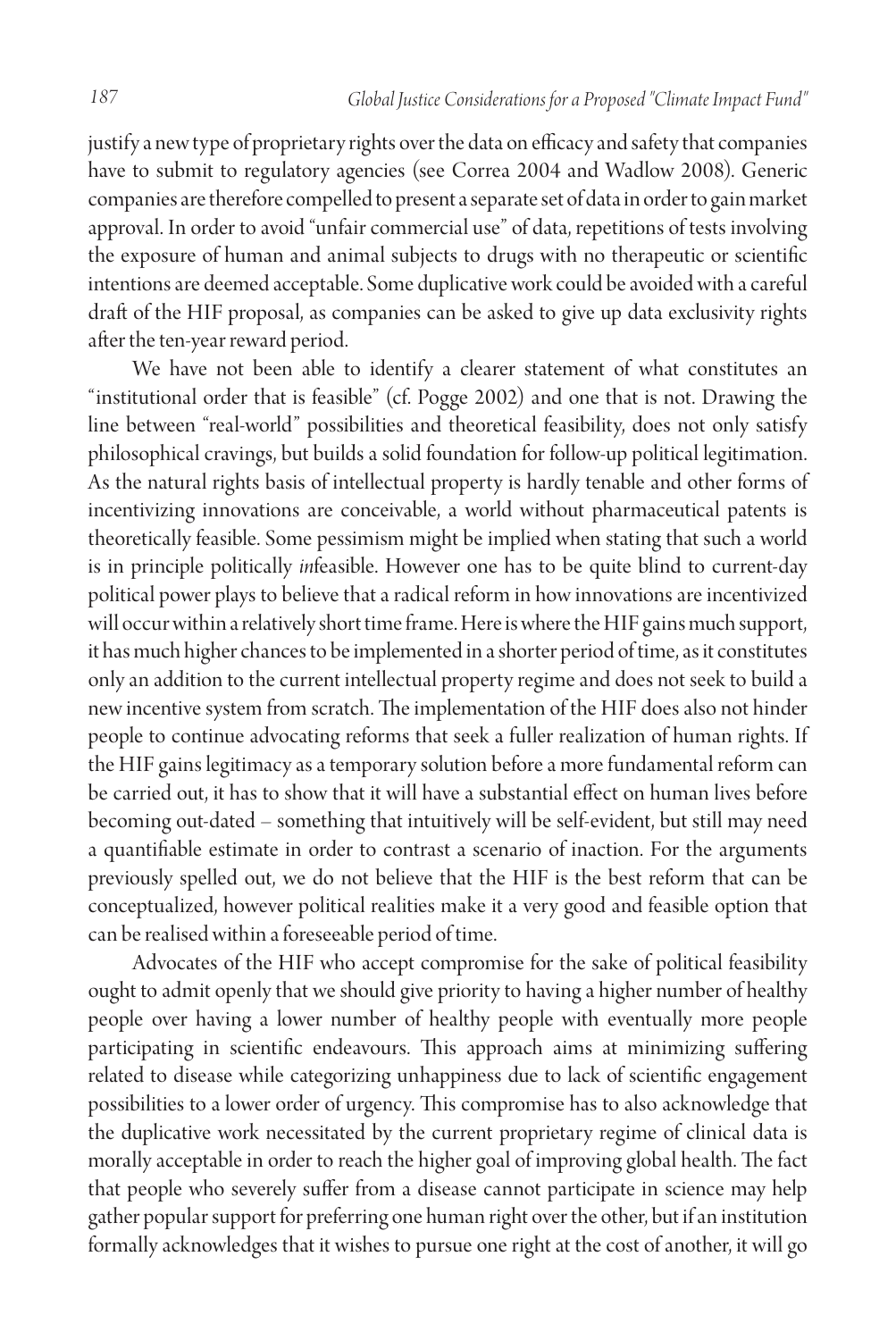against the progressive realization of human rights and thus violate international law<sup>9</sup>. The extra research money the HIF attempts to attract will most likely not reduce the number of people who enjoy the right to share in the advancement of science in resource-poor countries, but there is no guarantee that it will not enlarge the distributional gap of research facilities between the developed and the developing world.10 History of innovation shows us plenty of cases where prolific patenting at early stages of research has been detrimental for further product development – many such "patent thickets" have been avoided by prudent researchers, fewer are the cases where governments have succeeded in taking action (cf. Henry and Stiglitz 2010). Making research in neglected diseases profitable will first of all create a race to the patent offices, restricting freedom to operate in the few areas where poorer research institutes could work with little fear of infringing patents.

There has to be a general awareness that spending less than 0,01% of the global income (calculated from Pogge 2009, 547) for an Health Impact Fund cannot address all major inequalities raised by the implementation of the TRIPS agreement, but merely constitutes a much better situation for the global poor than not spending that money at all.

Thomas Pogge 2011 justifies his prioritarian position with an investigation on how nongovernmental aid organisations should allocate their limited resources. However this justification presumes that actors cannot change the fact that the available resources are limited and thus are obliged to make sacrifices in order to reduce the maximum amount of suffering. Governments of larger economies or supranational bodies cannot use this same argument to justify a prioritarian position that neglects significant efforts for scientific capacity-building in developing countries in favour of improving global health as they are responsible for fixing the available resources for tackling injustices. Nongovernmental organisations (NGOs) have to justify "solely" what they have accomplished with the entrusted resources. Governments have to justify not only how they have allocated the resources collected, but also the amount they have found prudent to collect and the incentive systems framed. The slightest appeal to maximize welfare improvement per euro spent globally (cf. Singer 2009) will fail to justify any accountability based on proportionality. On that account, a net official development assistance that amounts to a 0,32% share of the gross national income of the 23 Development Assistance Committee countries (OECD 2011, 139) would hardly give a solid ground to morally justify this type of prioritarianism. A country like the Netherlands could finance the HIF with the

<sup>9]</sup> A comment on the International Covenant on Economic, Social and Cultural Rights (1966, henceforth ICESCR) article 2.1 notes that "any deliberately retrogressive measures in that regard [i.e. under the obligation of progressive realization] would require the most careful consideration and would need to be fully justified by reference to the totality of the rights provided for in the Covenant and in the context of the full use of the maximum available resources" (Office of the High Commissioner for Human Rights 1990, § 9). It is to note that a right to share in scientific advancement as spelled out in the UDHR, cannot be as clearly interpreted in the corresponding article 15 of the ICESCR.

<sup>10]</sup> An outline of how research and development facilities of multinational corporations are distributed is offered in von Zedtwitz and Grassmann 2002. An insight on how this distribution affects the propagation of climate-friendly technologies is offered by Sarnoff 2011.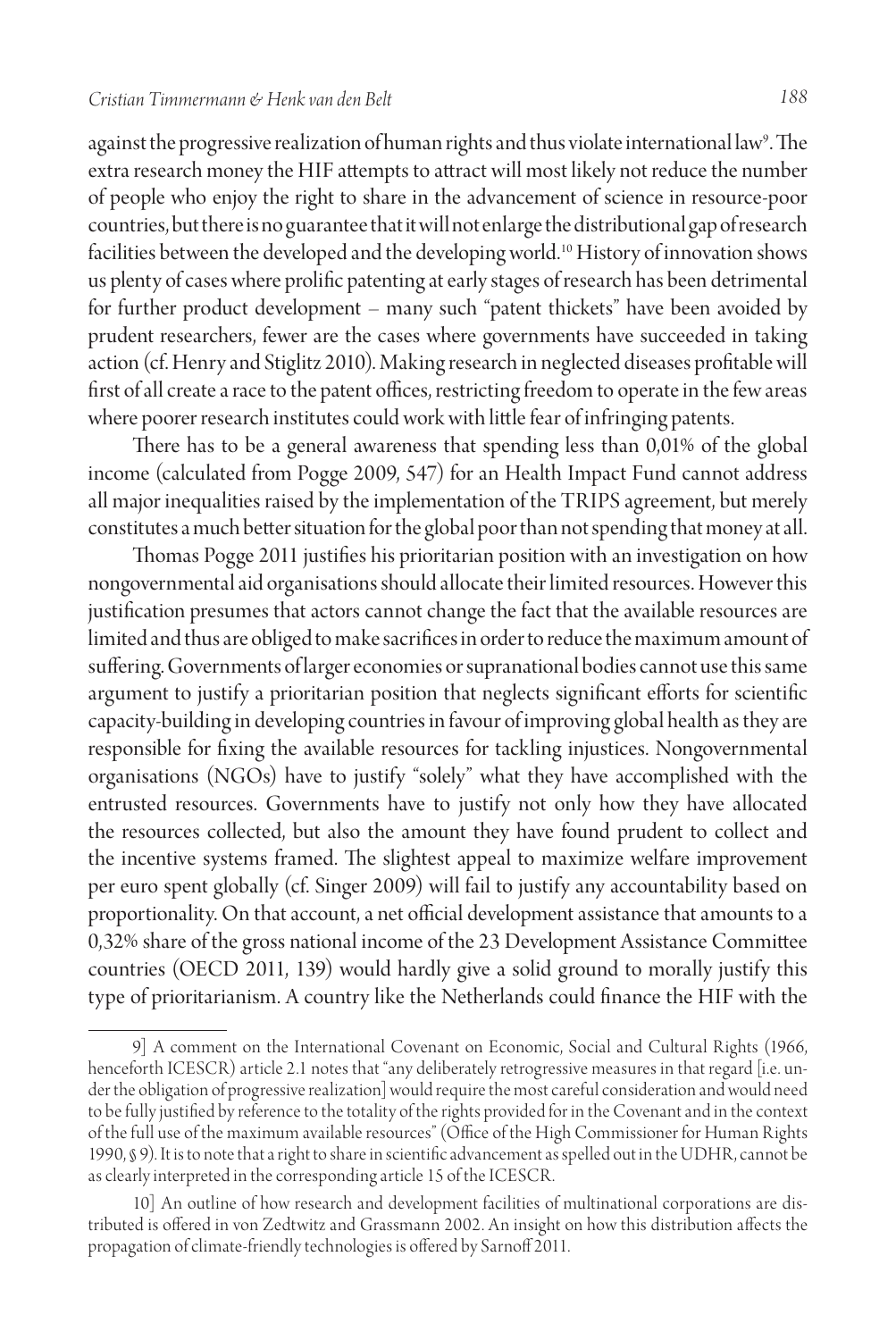current official development assistance rate on its own, while Germany could pay twice the amount the HIF needs to start with its missing portion to meet the UN targeted 0,7% share for development assistance (data taken from OECD 2011, 140).

#### **III. WHAT TECHNOLOGICAL SOLUTIONS SHOULD BE DEVELOPED?**

There are a number of reasons why poorer people should not be excluded from being able to develop technological solutions.<sup>11</sup> Here we will discuss only one aspect: the lack of possibilities in influencing research agendas. Technologies are taking an ever more important role in our daily lives and participating in civil life without them is getting closer and closer to being impossible. On a global level there is hardly a democratic decision-making process to identify which technologies should be developed and what form they should take. Today most of the research is done in the developed world. For this part of the world we cannot say that the development of new technologies underlies strict democratic resolution, but there is nevertheless a strong civil society influence by the offering of governmental financial aid to specific business branches or the development of products by direct request. Technologies that cause public controversies can be banned altogether, but this liberty can only be made use of when a country can rely on alternative products or can expect to be able to develop such alternatives within a time frame that is compatible with the public urgency the availability of such alternatives demands. Here is where this particular liberty is especially at stake for countries in the Global South, as they almost exclusively have to make use of technologies already developed by the Global North without being able to question the local acceptability thereof.

Mitigating climate change with the aid of technology could be a much more inclusive effort than the battle against neglected diseases. When taking climate change mitigation as a global effort, researchers from poorer institutes could develop high impact solutions that do not necessarily rely on investigations made under an expensive infrastructure. The technologies developed would still count as an invention, being a public good – thus nonexcludable and non-rivalrous in consumption – but will not necessarily have to continue with the trend of "complexity being better". Technologies that might be easily copied and thus nowadays do not have enough market incentives to be developed since exclusivity cannot be made full use of in practice, could be stimulated by the climate impact fund's reward system.

Here we can differentiate between a core invention, which will be applying for the fund's rewards, and subsequent local adaptation of the core invention. The company that brought up the core invention will benefit from the extra impact gained by the wide distribution of the invention and its local variation. When local variations have mutated

<sup>11]</sup> It has been argued that intellectual property affects the diversity in research practices (Timmermann 2012b) and work in progress concentrates in how far the current IP regime limits (or fails to secure) human flourishing and development (Timmermann 2012c).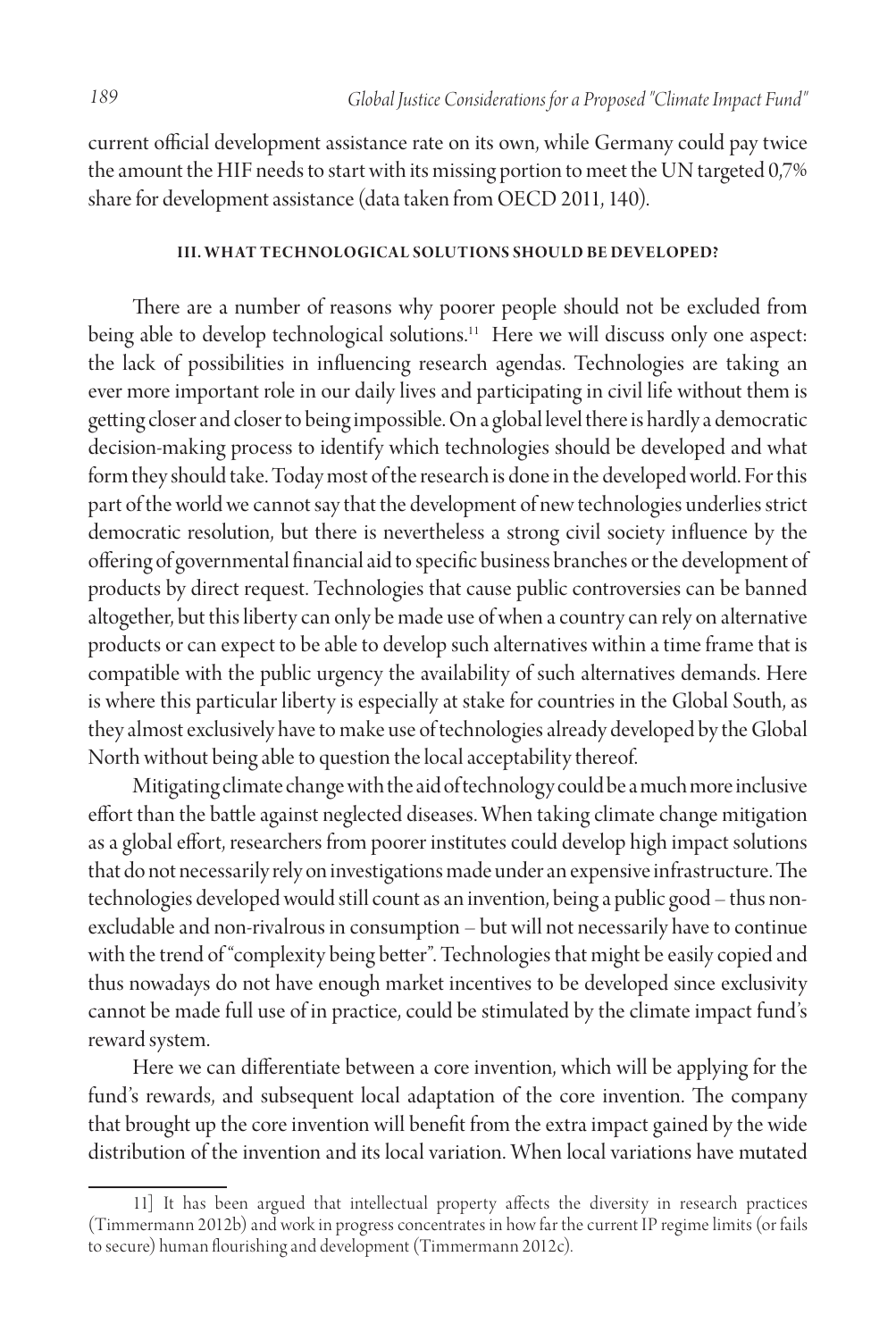to a new invention altogether, specific policies should be formulated to be able to draw the line between the new and the old product as well as to establish the fair shares each inventor should get.<sup>12</sup>

A second argument concerns the possibility of raising the bar independently as a group. If a society is dependent upon the technological innovations made by others, it will have to subject itself to a level of risk toleration that it cannot influence. Risk affinity varies among societies. Nowadays most countries do not have the infrastructure to develop alternatives or own solutions. In the case that predefined standards of quality, levels of toxicity or climate change mitigation targets are deemed unacceptable locally, poorer countries have no possibilities to take action and will have to content themselves with alien criterions.

Finally, climate change mitigation is a global goal in which everybody should be able to participate as it counts as a worldwide hazard. Here access to the technologies becomes important on moral grounds. For example when insufficient public transport infrastructure is available, some people will have no other option then to go to work with their energy-inefficient car. In other cases technical solutions to allow poorer people to play a role in climate change mitigation are not even available. People should have the freedom to contribute to a good cause, i.e. mitigating greenhouse gases emissions, and not to be in a situation where they can only cause further damage to the earth's atmosphere.

#### **IV. CORRECTING THE INJUSTICE**

Subsequent publications to the 2008 Health Impact Fund proposal have dropped the strict patent requirement. This was done mainly for two reasons, some high impact medicinal improvements are not patentable (cf. Syed 2009) and the potential of traditional medicine can play an enormous role for global health and therefore has also to be harnessed (Mendel and Hollis 2010). The current version of the proposal, Hollis and Pogge 2009, suggests that researchers who gain the approval of a major regulatory agency, e.g. the U.S. Food and Drug Administration (FDA), should be eligible to receive the fund's rewards. Herewith we have a slightly wider opening of the 'filter' that decides which innovations can apply for HIF rewards and which not, as more innovations will qualify. The contour of this 'filter' does not only define the hurdle that actors will have to pass in order to receive the reward, but if shaped differently will also change the spectrum of actors attracted to the fund's rewards. Making the circle of potential applicants less exclusive will stimulate a higher competition among applicants to the fund. As the reward rate is self-adjusted by competition (Hollis and Pogge 2008, 23), participating companies will have an economic interest not to have the rules of the game changed after the fund comes into existence.

<sup>12]</sup> The HIF mechanism makes the development of "me-too" drugs (i.e. drugs that have no substantial benefits over existing medicines to treat a particular disease) not lucrative. While this makes sense for diseases, the existence of me-too products to mitigate climate change has to be judged using different parameters and taking a wider scope of social implications into consideration.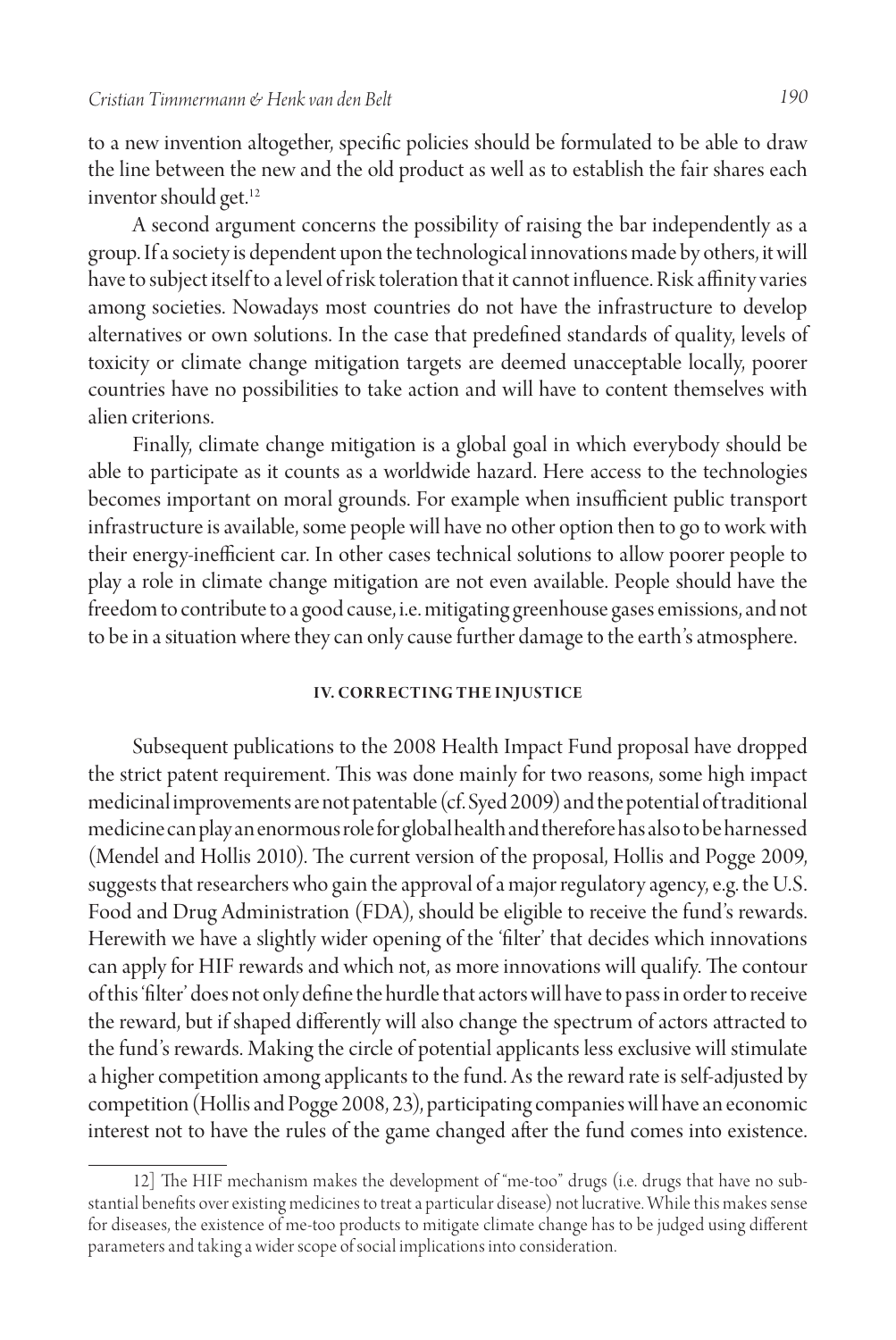When we make it possible to reach the target (maximizing QALY) by more means we will increase the number of potential competitors and thus drive down the size of the reward.13 Making the HIF rewards accessible for new competitors will primarily hurt the established large corporations mostly headquartered in the potential donor countries, something that small and medium-sized companies around the world will welcome, but which may provoke resistance from major business lobbies.

There is also another political catch, however, in dropping the strict patent requirement for HIF eligibility and settling for approval by a major regulatory agency alone. In the latter case, a company could be asked to give up some of the exclusive rights that derive from its proprietary control of the regulatory data in exchange for becoming eligible for the HIF rewards. The catch is that this might indirectly reinforce the international legitimacy of the principle of "data exclusivity" allegedly based on article 39 of the TRIPS Agreement, a principle that is currently being promoted by the US and the EU but that is fiercely resisted by India and other developing countries. The HIF could thus be seen as implicitly taking sides (and even the 'wrong' side) on this contentious issue.

Since especially in the case of climate-friendly technologies many non-patentable but high-impact innovations may emerge, the relaxation of the patent requirement deserves further elaboration.

It is in the public interest that a medicine has been approved by a regulatory agency for efficacy and safety. We can say that loosing up this requirement for any purpose whatsoever not only contradicts public interest, but may also jeopardize the health of people who are relying on the claimed benefits of the medicine in question. A Health Impact Fund that will not demand such safety tests will not do justice to its name. However this limits "impacting" global health to medicinal innovation and the making available of new drugs, leaving other ways to improve health unrewarded by the fund. There is a very good reason to concentrate on the development of medicines: the knowledge involved in their making is a public good. As a public good it is non-rivalrous in consumption – a welfare improvement that will survive wars and civil unrest. Medicinal treatments and cures can play a key role when natural or human disasters occur, as diseases that spread out by the collapse of infrastructure, overcrowded confinement of people and rape, can be controlled. As no society can completely insulate itself from such vulnerabilities, preventive measures for disease control can never do the full job.

<sup>13]</sup> The exceptional success of one candidate drug can also affect considerably the expected pay-out for other participating companies. The HIF considers having a pay-out ceiling for a single drug (Hollis and Pogge 2008, 20). A minimum pay-out rate per QALY added could reduce uncertainties if clearly fixed. Designing the HIF with a self-adjusting pay-out rate comes with the price that every change in the scope of inventions that are allowed to apply for the fund's reward will encounter strong resistance with people having already products destined for the HIF in their research pipeline.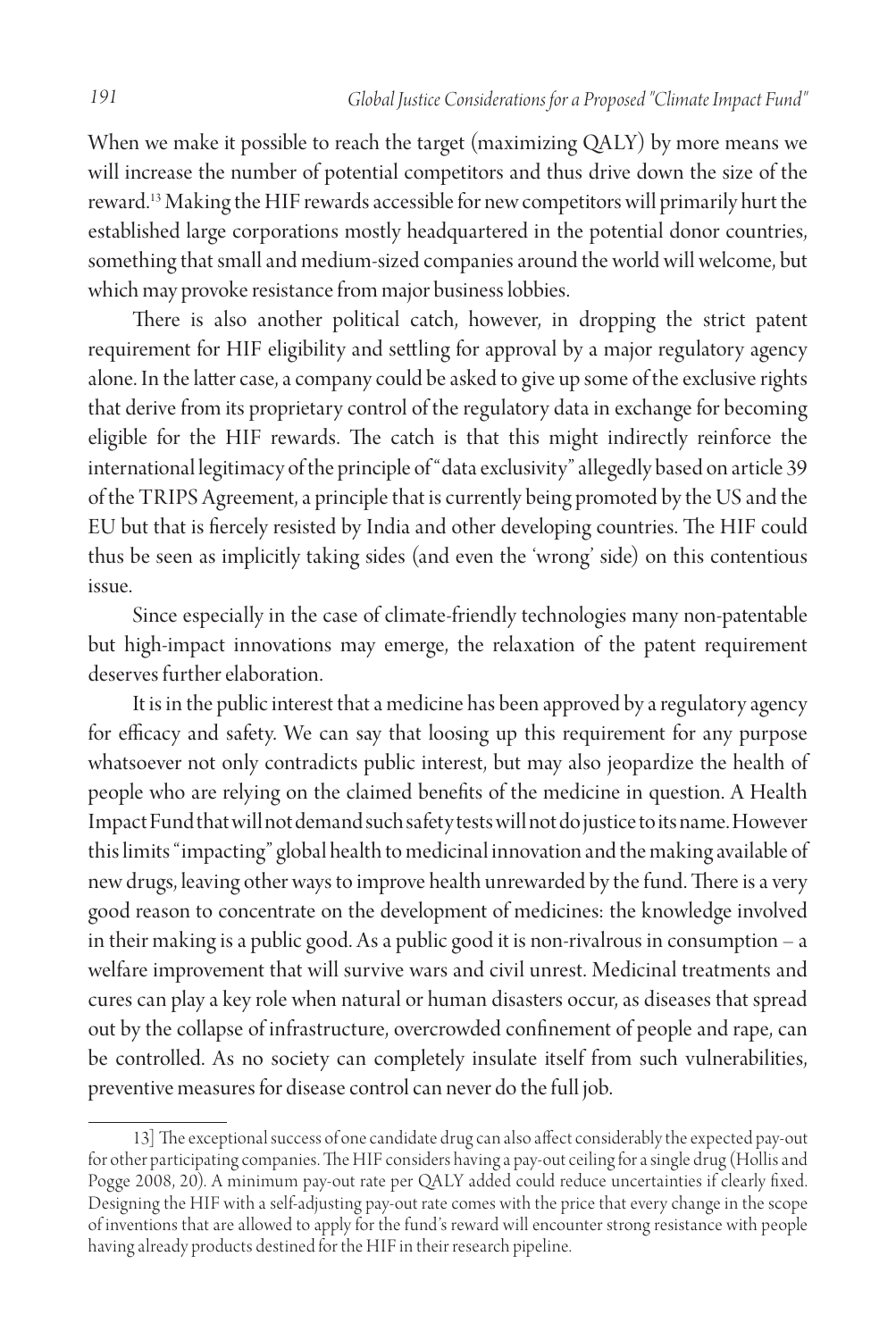# *Cristian Timmermann & Henk van den Belt 192*

As far as a Climate Impact Fund is concerned, regulatory approval plays a far lesser role.14 It is easier to estimate the difference in emission output a new technology may have over an older one, than it is to measure the efficacy a drug has on combating a disease. The distribution of the innovation landscape has the potential of being much more dispersed than in the area of medicinal innovation, as a lesser minimum infrastructure is required. However there is a fundamental difference between climate-friendly technologies and medicines: the harm caused by manufacturing the products of innovation may supersede the claimed benefits. Estimating the total emissions caused by making the product available on a massive scale is a quite challenging undertaking. The debate around biofuels has become a classic example. Therefore, some kind of hurdle to be able to apply for a Climate Impact Fund's reward seems also necessary. Some kind of certification body similar to the Technischer Überwachungs-Verein (TÜV) will be needed to set the standard of what kind of innovations could apply for the rewards. The selection of technologies will probably have to be limited to technologies whose total environmental production costs can be reasonably measured. The reward has to be fixed in relation to the total impact the technology has (reduction of emissions minus additional emissions caused by production and operation). To make the climate impact measurement costeffective, we may not only have to restrict the types of technologies that can opt for the fund's rewards, but also demand a fairly specific standard in homogeneity of the objects of innovation.

Shifting the threshold line from having a patent with FDA approval to having FDA approval alone for eligibility for the Health Impact Fund may change fundamentally how the fund is perceived. The basic mechanism of the impact fund relies on an exchange. Innovators have to give up some type of exclusivity, mainly price-setting privileges facilitated by patents or by being the sole "owner" of clinical trials data, in order to be eligible to apply for the fund's rewards. Now, for the sake of the argument, let us imagine that a philanthropic organization systematically undertakes clinical trials to show the efficacy of traditional medicine. This organization applies for the fund's rewards for no other reason than to give the indigenous communities that brought up the traditional medicine the entire impact fund's reward monies. The decision is based solely on notions of desert – the indigenous community created a public good, a gift to society, something that has to be reciprocated.

In the case of medicines, this case might be nothing more than a thought experiment, due to the high costs of running clinical trials. While considering climatefriendly technologies, this possibility ceases to be utopian, as certification costs may only be minor. There might be some cases where the impact fund may have the possibility to

<sup>14]</sup> Regulatory approval might also be relevant for new agrochemicals and new agricultural crops which could potentially play a role in climate mitigation. Data exclusivity is not only claimed for medicines but also for agrochemicals, as the latter are also mentioned in article 39 of the TRIPS Agreement. Agri-biotech companies would also like to see regulatory data on the biosafety of GM crops being treated as proprietary.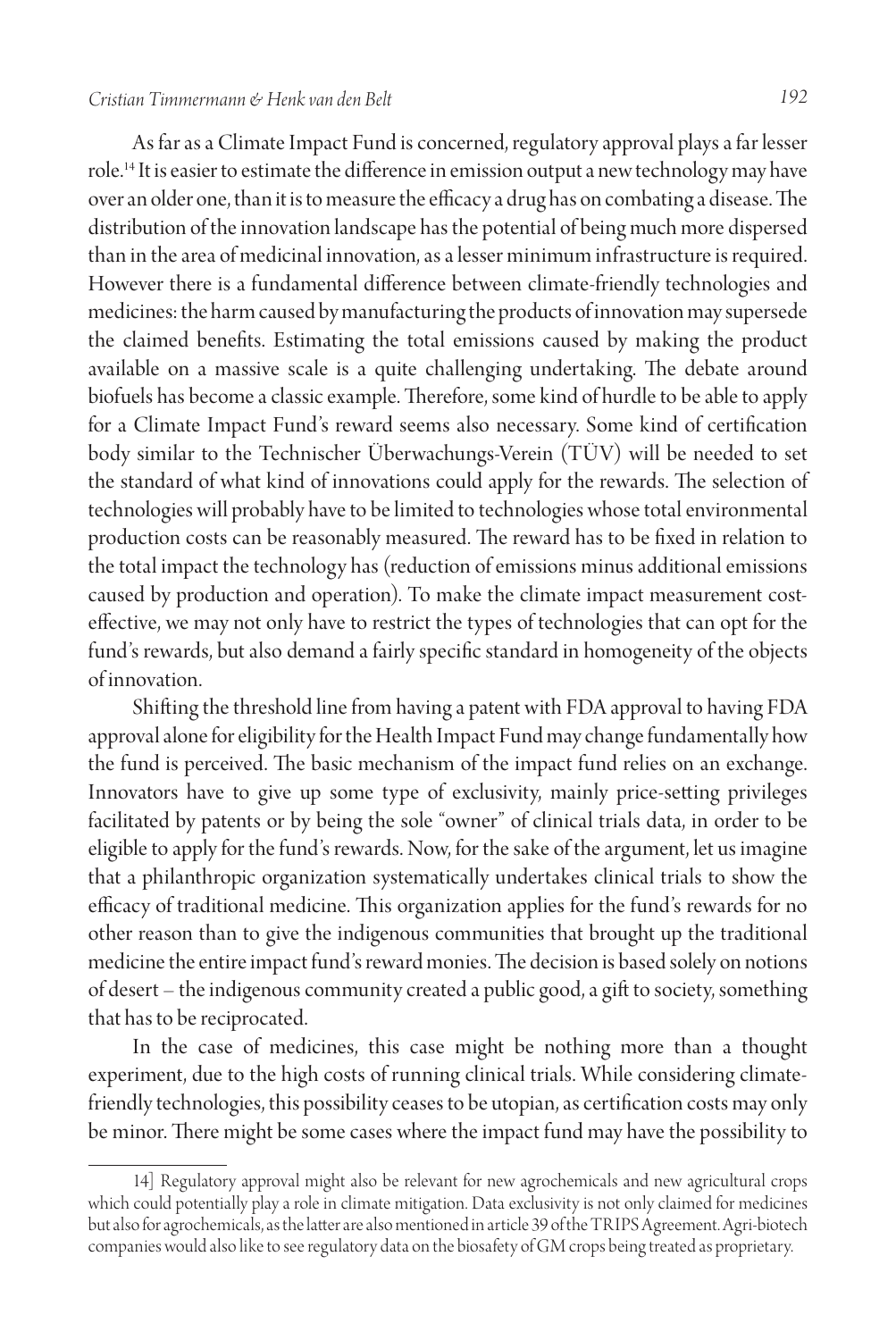reciprocate such kinds of gifts to society. Now having the possibility to do so and choosing not to, demands a justification. If the invention happened to enter directly into the public domain, should the impact fund reward the inventor solely on notions of desert? Does society want to use the scarce resources for addressing global hazards to reward something that is already in the public domain? A Maussean conception of gifts clearly demands some kind of reciprocity. Forgoing the possibility to reciprocating such gifts will send a very particular message on how society perceives them. Prioritizing the creation of new tools to combat current global hazards could count as a strong argument, but as we are conceptualizing a global solution we should not underestimate the social importance the reciprocation of gifts has for some societies in our world.

### **V. HARNESSING THE POTENTIAL OF GRASSROOTS INNOVATORS**

It has been suggested that the possibility to adapt an invention to local needs and even to be able to build an equivalent using local resources is vital for distributing it to areas where the market does not have its expected effect (cf. Gupta 2010). When climate change mitigation is the central goal, there are limitations (at least economic limitations) to what we can reach with the help of standardized highly technological inventions. The huge inequalities in the world limit access to the objects of innovation and the diversity in educational backgrounds may hinder the effective use of standardized inventions in all corners of the world.

We may think of the newest generation of light bulbs showing great efficiency in energy saving. Those bulbs are expensive to acquire and require special environmentally safe disposal. In how far the next generation of light bulbs can take into account the purchasing power of the poorest half of the planet, as well as its recycling limitations, remains open, but there is some justified scepticism on how far development further down this road will be as cost-effective as a strategy that aims at a diversification of innovation projects. There are a number of inventions that can be amended according to local needs or can be locally reproduced.

By contrast, the knowledge involved in a method to convert agricultural waste into a soil enhancer, biochar, does not only add to climate change mitigation efforts but can also play an important role for food security.<sup>15</sup> If the method is taught to farmers in remote areas, many could develop variations thereof to adapt to the local environment and through a process of trial and error keep improving local variations. People developing particularly successful variations could be incentivized to teach other communities about their skills.

<sup>15]</sup> An extensive presentation of the popular reception of biochar is offered in www.biochar-international.org. A brief historical introduction as well as a sketch of problems that have to be overcome for a wider use in East Africa is presented by N. Hagemann 2012.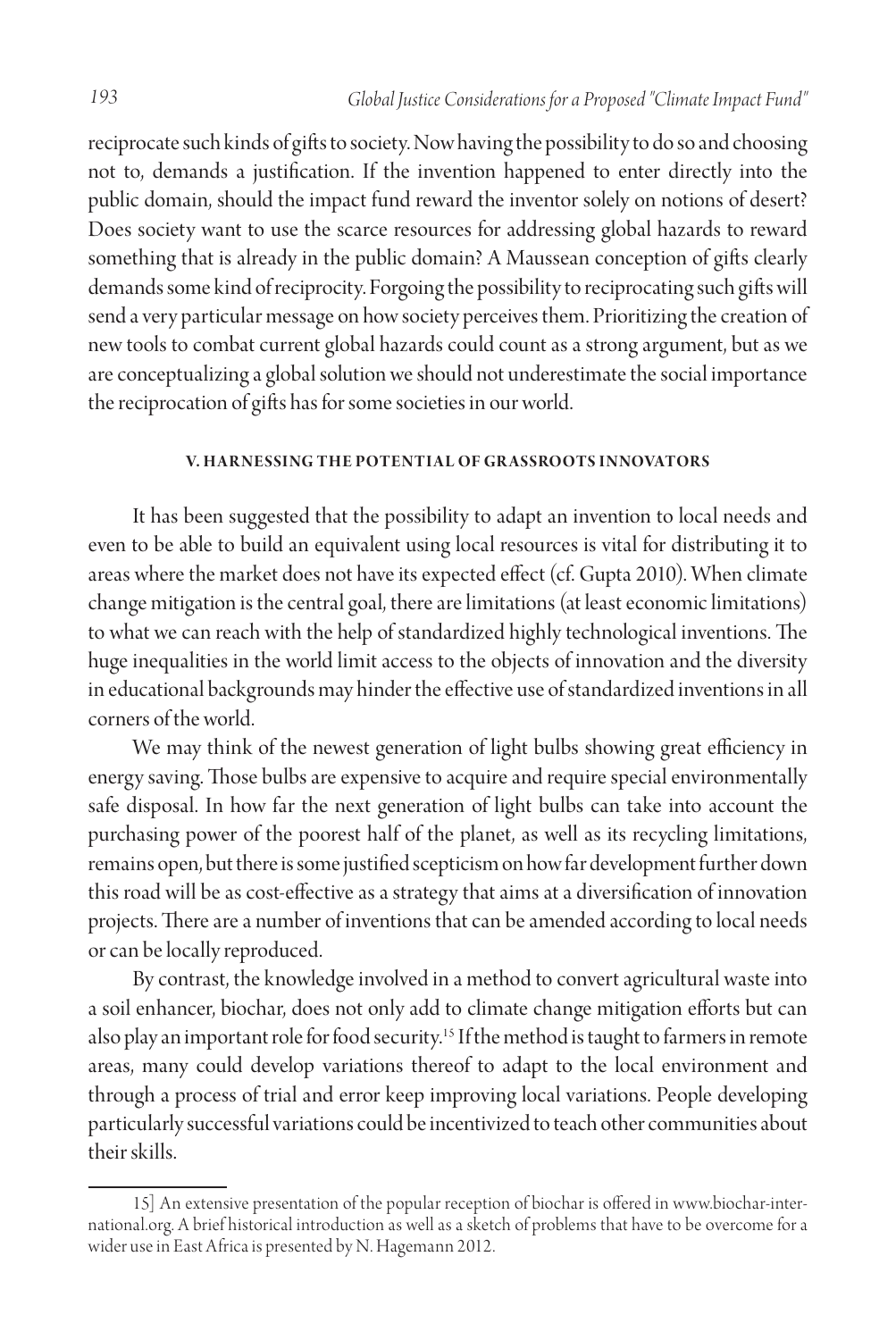#### **VI. Con flicts of le aving ada ptation needs a side**

In an earlier sketch of the practical problems of a Climate Impact Fund (CIF), namely Timmermann and van den Belt 2012, we came to the conclusion that such a fund would only be feasible and cost-effective if it concentrates on incentivizing technologies that can be assessed by a broad across-the-board metric (in close analogy to how the original HIF uses the QALY metric [Hollis and Pogge 2008, Chap. 3]). Therefore a CIF should concentrate, at least in its initial stage, on climate change mitigation only. At least for some technologies we can measure its relative improvement in reduction of greenhouse gases emissions to existing technologies, as mention earlier. Constructing a broad metric for climate change adaptation will be close to impossible due to the heterogeneity of the various coping strategies.

This whole path will lead inevitably to a series of disputes. Firstly, it is far from selfevident that choosing a metric for its simplicity will provide a sufficient justification for its implementation. Focusing on lowering the carbon footprint might undermine other very important goals such as maintaining biodiversity, recovering green areas, changing to more sustainable food consumption, etc. Secondly, a major initiative that concentrates solely on mitigation efforts, may lead to neglecting the importance of adaptation needs. Here we should not forget that benefits gained by climate change mitigation are a public good – nobody can be excluded from it. The urgency of climate change adaptation varies significantly, especially when assessing food security (cf. Cline 2007). Local adaptation efforts may not automatically lead to solutions that could be exported to other areas that are also struggling to adapt to the new environmental conditions.

#### **VII. Conclusion**

Prioritising a global relief of suffering caused by diseases or mitigating climate change are very noble goals. However the need of reshaping our incentive system for technological innovation in such a way that we can achieve those goals in a reasonable time frame should not prevent us from questioning the acceptability of the methods used in the process. We, as people participating in society, are still responsible for the institutional order that has been set up and that we maintain with our daily habits. As a collective we are deciding what is feasible and thus we cannot escape accountability.

We fear that by advocating an incentive mechanism based on the concept behind the Health Impact Fund we might implicitly confirm the moral acceptability of our global intellectual property regimes by failing to formally reject it. Even if this addition to the patent system is the best thing we could establish under given political realities and therefore solely support this type of innovation system to achieve our goals, we are still adding to the stability of a system that could be rejected on moral grounds altogether. Supporting the patent system in this way might make it harder for future policy makers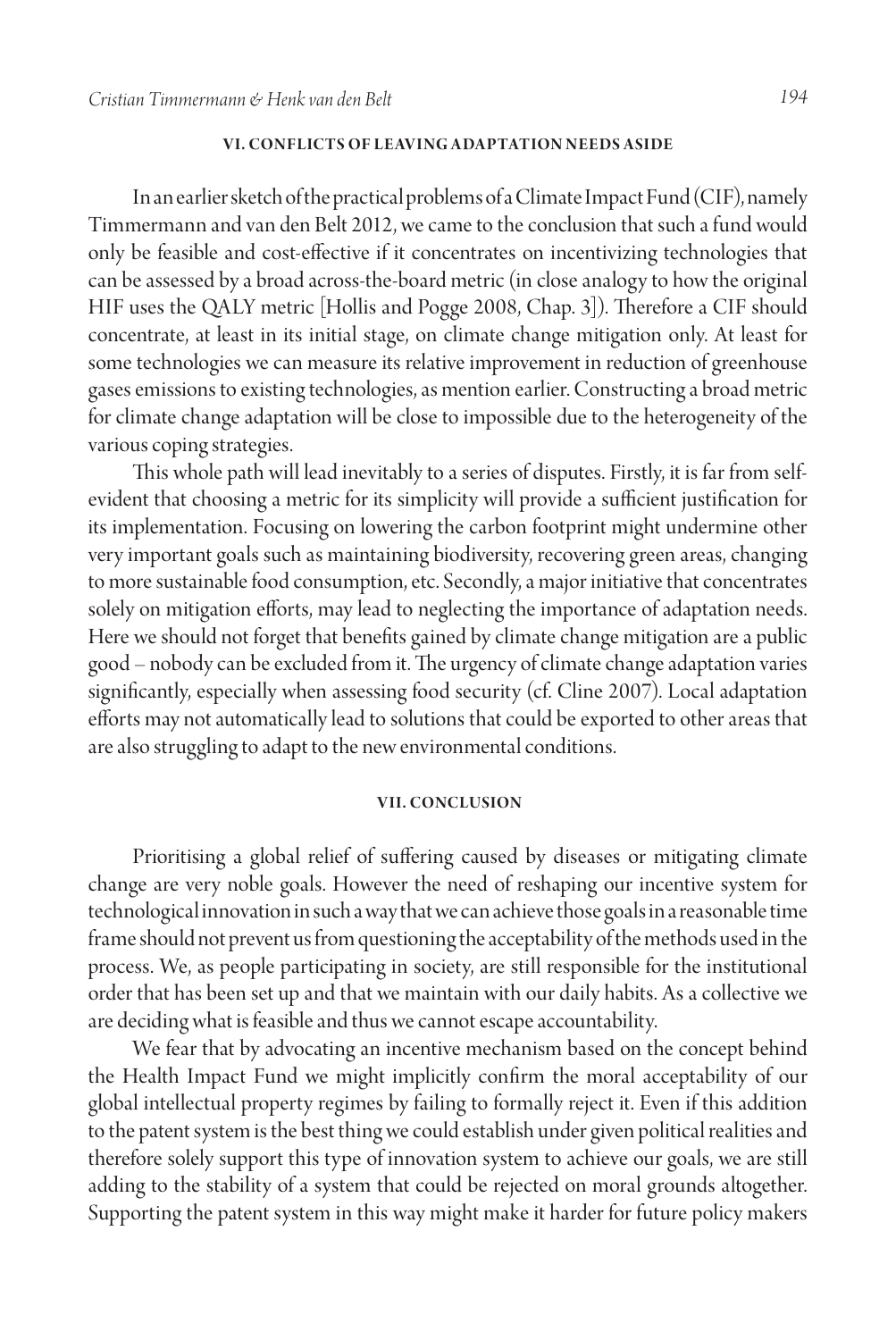to combat it. Generally, settling for the low minimum global justice commitment the HIF suggests, might not be without negative consequences for future policymaking.

Enabling people to participate in the advancement of science cannot be addressed solely by corporate social responsibility. We therefore suggest an "innovation inclusion clause" to be set in any proposed impact fund. There are multiple ways to incentivize inclusion, some more restricting, like limiting the availability of rewards to companies that have less than a defined percentage of scientific activities in the developing world (something that might bring other problems into existence that have to be addressed accordingly). Another way is to reserve a fixed portion of the available funds to help poorer companies to overcome the clinical trials hurdle (or the required approval of comparable regulatory agencies). Such a clause can still be framed in terms of negative duties: if the HIF adds to the research gap, it has to address this negative externality.

> *cristian.timmermann@wur.nl henk.vandenbelt@wur.nl*

# **Refer ences**

- Cline, William R. 2007. Global warming and agriculture: impact estimates by country. In. Washington, DC: Center for Global Development: Peterson Institute for International Economics. http://www.cgdev.org/content/publications/detail/14090 (accessed 31 March 2012).
- Correa, Carlos M. 2004. Protecting Test Data for Pharmaceutical and Agrochemical Products under Free Trade Agreements. In *UNCTAD-ICTSD Dialogue*. Bellagio.
- DeCamp, Matthew Wayne. 2007. *Global Health: A Normative Analysis of Intellectual Property Rights and Global Distributive Justice*. PhD diss., Department of Philosophy, Duke University.
- Drahos, Peter, and John Braithwaite. 2003. *Information feudalism: who owns the knowledge economy?* New York: New Press.
- Gupta, Anil K. 2010. Grassroots Green Innovations for Inclusive, Sustainable Development. In *The Innovation for Development Report 2009-2010, Strengthening Innovation for the Prosperity of the Nations*, edited by Augusto Lopez-Claros, 137-46. Houndmills & New York: Palgrave Macmillan.
- Hagemann, Nikolas. 2012. Biochar for smallholder farmers in East Africa: arguing for transdisciplinary research. In *Climate Change and Sustainable Development: Ethical Perspectives on Land Use and Food Production*, edited by Thomas Potthast and Simon Meisch, 400-404. Wageningen: Wageningen Academic Publishers.
- Henry, Claude, and Joseph E. Stiglitz. 2010. Intellectual property, dissemination of innovation and sustainable development. *Global Policy* 1 (3): 237-51.
- Hollis, Aidan, and Thomas W. Pogge. 2008. The Health Impact Fund: Making New Medicines Accessible for All. In: Incentives for Global Health. http://www.yale.edu/macmillan/ igh/hif\_book.pdf (accessed 31 March 2012).
	- ———. 2009. The Health Impact Fund: Making New Medicines Accessible for All. Supplements and Corrections. http://www.yale.edu/macmillan/igh/files/HIF\_ supplementsNov09.pdf (accessed 31 March 2012).
- Love, James, and Tim Hubbard. 2007. The Big Idea: Prizes to Stimulate R&D for New Medicines. *Chicago-Kent Law Review* 82 (3):1519-54.